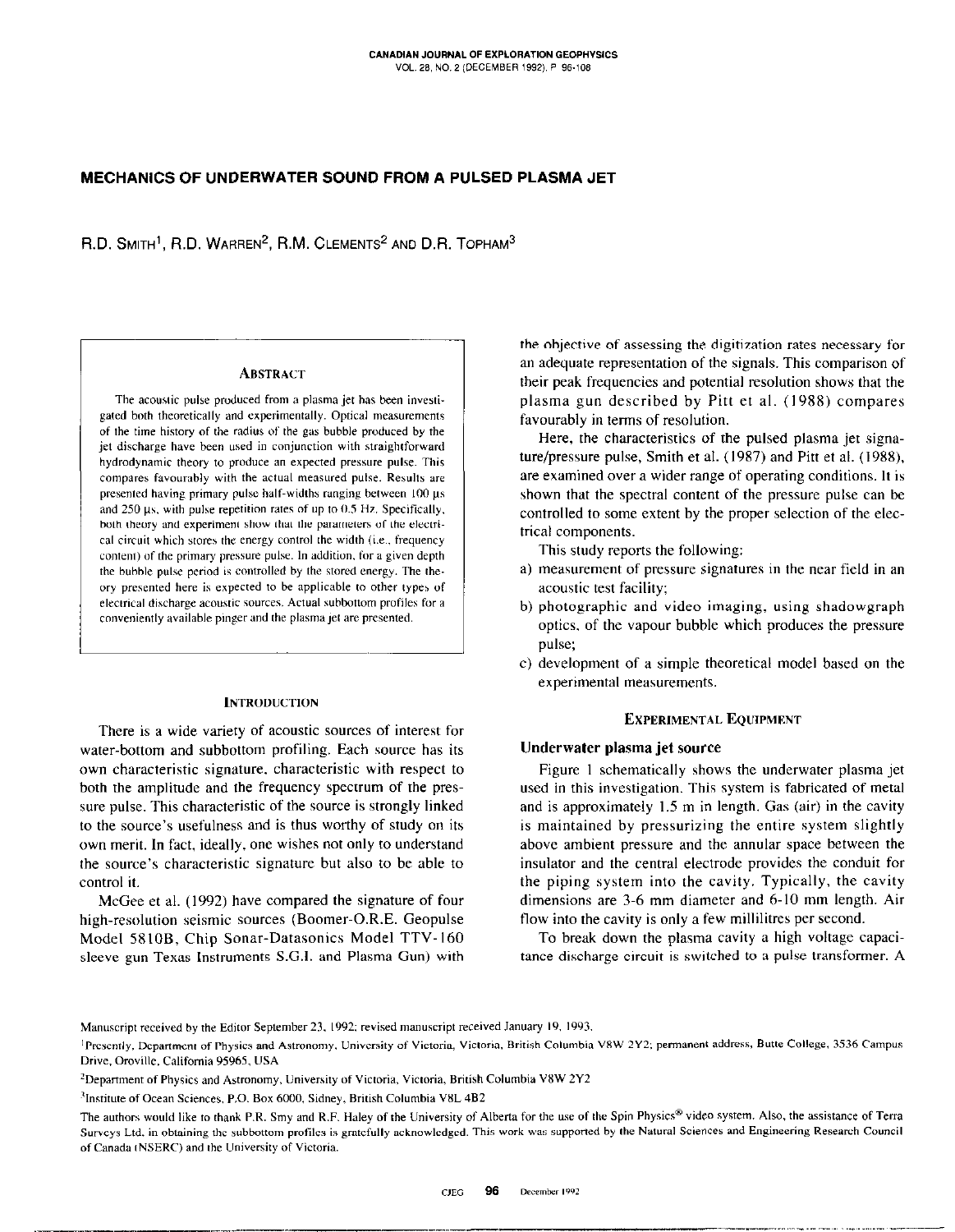high-voltage (30 kV) pulse across the central electrode and the end plate electrode causes the gases in the cavity to ionize creating a conducting path. Electrical energy stored in a capacitor bank (50-400  $\mu$ F) at 500-2000 V can then discharge through the cavity producing a fully developed arc. An inductor (13-51  $\mu$ H) isolates the breakdown circuit from the discharge circuit. In operation the electrical system behaves as a series RLC circuit with a variable resistance. Thus, control of the frequency of the circuit is possible by changing the capacitance and/or the inductance of the circuit. Circuit details are contained in Pitt et al. (1988).

# Near field acoustic pressure measurements

A cylindrical tank 2.4 m diameter by 2.4 m high filled with fresh water was used to measure the near-field pressure signature of the underwater plasma jet discharge. Pressure was measured using an ED0 6166 calibrated hydrophone  $(0.02 \text{ MPa/V}, 0 \text{ to } 100 \text{ kHz})$  placed at 120 or 130 mm directly in front of the plasma cavity. This arrangement allowed approximately I.5 ms of time before wall and surface reflections began to confuse the pressure signature. Even after 1.5 ms, spherical spreading reduced the reflections to approximately 5 percent of the direct signal. The pressure signatures were captured by a Tektronix 7D20 digital oscilloscope and recorded on a computer system.

To determine the directional characteristics of the source, two ED0 6166 calibrated hydrophones, one fixed at a known distance from centre, the other movable both in the radial and polar directions, were deployed in the same horizontal plane as the plasma gun. Circuit parameters for the experiment were C = 300  $\mu$ F, L = 51  $\mu$ H, V<sub>0</sub> = 800 V, stored energy 96 J. Because there is some shot-to-shot variation in the pressure signature of the plasma gun, the ratio of the maximum pressure of the movable hydrophone to the maximum pressure of the fixed hydrophone was used to monitor any abnormal pressure signatures during the measurement. Sound pressure levels were then calculated using eight averaged pressure values for each position. The positions of the receiving hydrophones were arranged so wall, bottom and surface



Fig. 1. Schematic diagram showing design of underwater plasma jet.

-\_~\_ \_\_\_., -..,--.~-

reflections did not confuse the primary pressure pulse until well after the maximum pressure was reached. Measurements were made in the polar direction from  $-10^{\circ}$ through  $190^\circ$ ,  $0^\circ$  being straight in front of the plasma gun. Symmetry in the polar direction was assumed for the values from  $190^\circ$  to  $360^\circ$ .

# Imaging equipment

Two separate visual imaging systems were necessary to adequately image the underwater plasma discharge. Most images were made using a Spin Physics<sup>®</sup> video system capable of recording images every  $250 \mu s$ . The intense light of the plasma discharge together with its electromagnetic pulse generally made imaging impossible for approximately the first millisecond after the discharge. All video images were made using a shadowgraph optical system. Density differences between the vapour produced by the plasma system and the surrounding water are successfully imaged in this way. Prior to the first millisecond of video images, streak photographs of the luminous vapour bubble were recorded using a High Spin<sup>®</sup> rotating prism drum camera. This camera recorded the expanding bubble on film at the rate of I.3  $mm/µs$ . Data were obtained from the two imaging systems from separate discharges with identical electrical parameters.

Both video and photographic imaging were recorded in a small transparent plastic enclosure which was too small to allow for simultaneous recording of pressure signatures.

#### EXPERIMENTAL RESULTS

Figure 2 shows a series of video images produced by a single underwater discharge at a depth of 20 cm. It should be noted that the first two or three images after ignition are obliterated by the electromagnetic pulse. The first reasonable image is thus approximately 750 us after ignition and the sequence documents the expansion and subsequent collapse of the vapour bubble. The first frame of the second expansion phase is marked on the figure and shows a two-phase jet of fine bubbles rather than a coherent bubble. Later in time, the fine bubbles are projected away from the source as a vortex ring structure.

The peak initial pressure produced by the underwater plasma jet depends upon the stored energy and the discharge period of the circuit. These in turn depend on the capacitance, the inductance and the applied voltage of the electrical circuit in the manner of an RLC overdamped electrical circuit. The bubble period (time from first maximum to second maximum pressure) depends only on the total stored electrical energy for a given source depth. As with a small explosion, the bubble period depends approximately upon the cube root of the total energy discharged into the water (which itself is proportional to the total stored electrical energy), Arons et al. (1948).

Figure 3(a) shows the results of the measurements of peak pressure when the movable hydrophone was at a distance of  $0.711$  m from the plasma gun tip. Figure  $3(b)$  shows the results of a similar set of measurements with the movable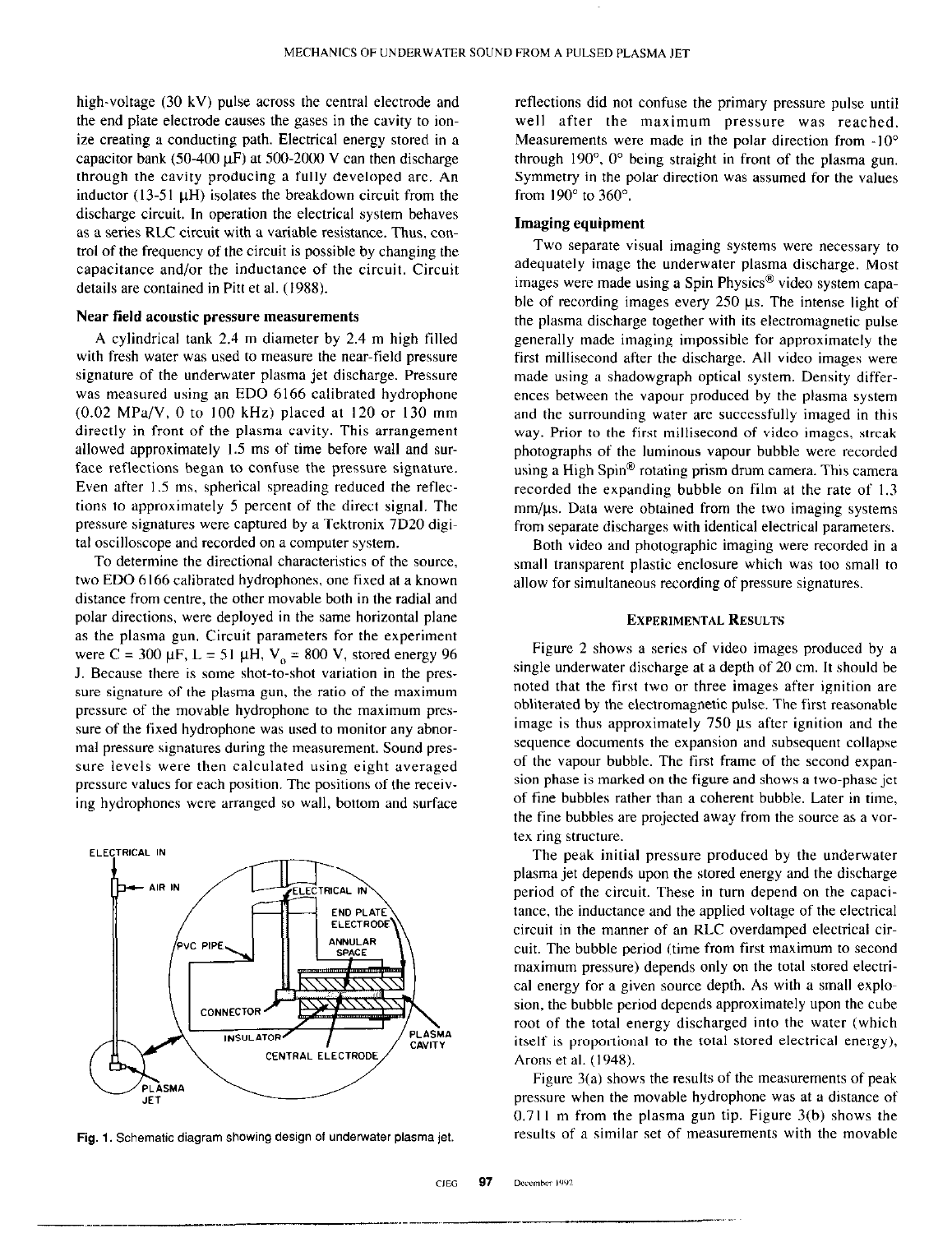hydrophone at a distance of 0.356 m from the plasma gun. Note the significant notch in the pressure pattern directly behind the body of the plasma gun device. caused by the plasma gun structure shadow. At the larger distance the notch is not apparent. The circuit and the physical processes accompanying the energy

# THE THEORETICAL MODEL

In the following model of the plasma gun. a distinction is drawn between the discharge characteristics of the electrical



Fig. 2. Shadowgraph video images of an underwater plasma jet discharge. The storage capacitor is 200 µF charged to 1000 V with a circuit inductance of 13 µH. Each image is produced 250 µs after the preceding one; time increases top to bottom within each pair of images and then left to right.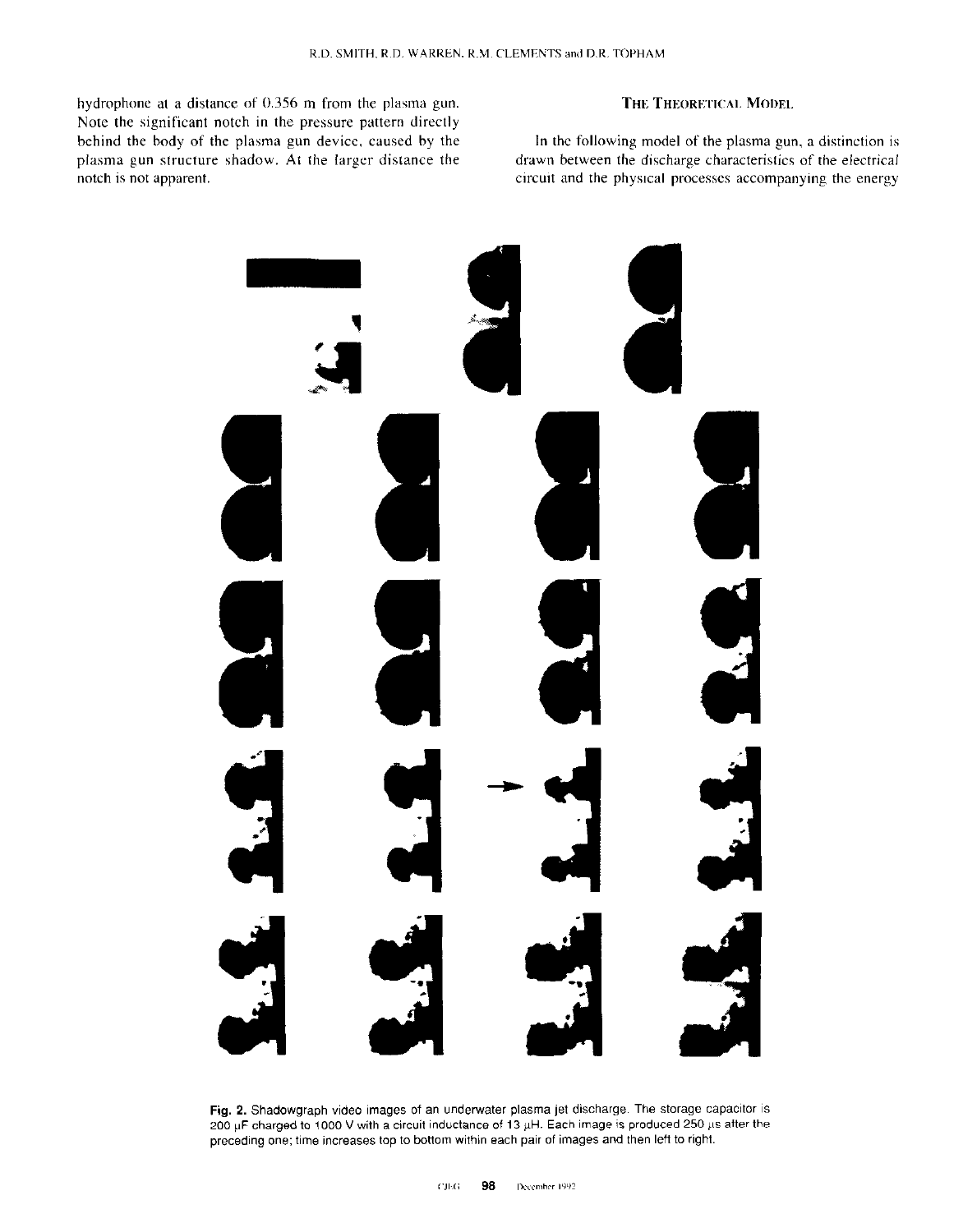

Fig. 3. Polar plot of sound pressure level (dB re 1  $\mu$ Pa at 1 m) measured at a) 0.711 m and b) 0.356 m.

transfer to the ambient environment. In fact, the two are coupled via the potential gradient along the arc discharge column. The decoupling is affected through an appeal to empirical matching. The circuit behaves as a series R-L-C system whose resistance changes during the discharge period. In addition to the nominal component values, this particular circuit possesses inherent capacitance and inductance of  $34 \mu F$ and  $11 \mu$ H, respectively. The arc discharge characteristics produce a single current pulse whose duration decreases with increasing charging voltage. The ratio of pulse width to the nominal half-period is largely a function of the charging voltage, as shown in Figure 4. These circuit characteristics have been taken into account in the theoretical calculations employed to determine the empirical matching constants for the energy transfer mechanism.

The primary mechanism for the generation of acoustic energy by such impulsive systems as the plasma gun, conventional spark sources and explosives lies in the production of a rapidly expanding gas vapour bubble. The relationship between the bubble expansion and the pressure rise induced in the water at a distance  $r$  from the centre of a sphere is given by the Rayleigh bubble equation, Lamb (1945):

$$
p - p_0 = \rho \left\{ \frac{R}{r} \left[ R \frac{d^2 R}{dt^2} + 2 \left( \frac{dR}{dt} \right)^2 \right] - \frac{1}{2} \left( \frac{R^2}{r^2} \frac{dR}{dt} \right)^2 \right\}, \quad (1)
$$

where p is the local pressure,  $p_0$  and  $\rho$  the ambient water pressure and density and  $R$  the bubble radius. This has been extended by Keller and Kolodner (1956) to include the energy loss by acoustic radiation.

In the case of the plasma gun, three distinct phases of the pressure production can be identified: the initial breakdown within the cavity, the period of heat addition, and the subsequent bubble expansion and collapse. The initial breakdown



Fig. 4. Variation of discharge period with charging voltage. Circuit parameters are: circles 100  $\mu$ F, 13  $\mu$ H; squares 100  $\mu$ F, 51  $\mu$ H; triangles 200  $\mu$ F, 13  $\mu$ H; diamonds 200  $\mu$ F, 51  $\mu$ H.

and expansion to fill the arc cavity can be modelled following the methods of Topham (1971, 1972) and Cowley  $(1974)$ . This shows that the arc column expands to fill the cavity within 20 us of initiation which is not significant for the primary pressure production.

The major mechanism to be considered for primary prcssure production is the addition of mass to the expanding buhble by evaporation from the gas/water interface by heat transfer from the electrically heated plasma. This can be modelled by application of a simple gas law, supplemented by some empirical observations. Since the process of mass addition takes place by evaporation. it is assumed to be approximately isothermal in nature. The perfect gas law then gives the pressure as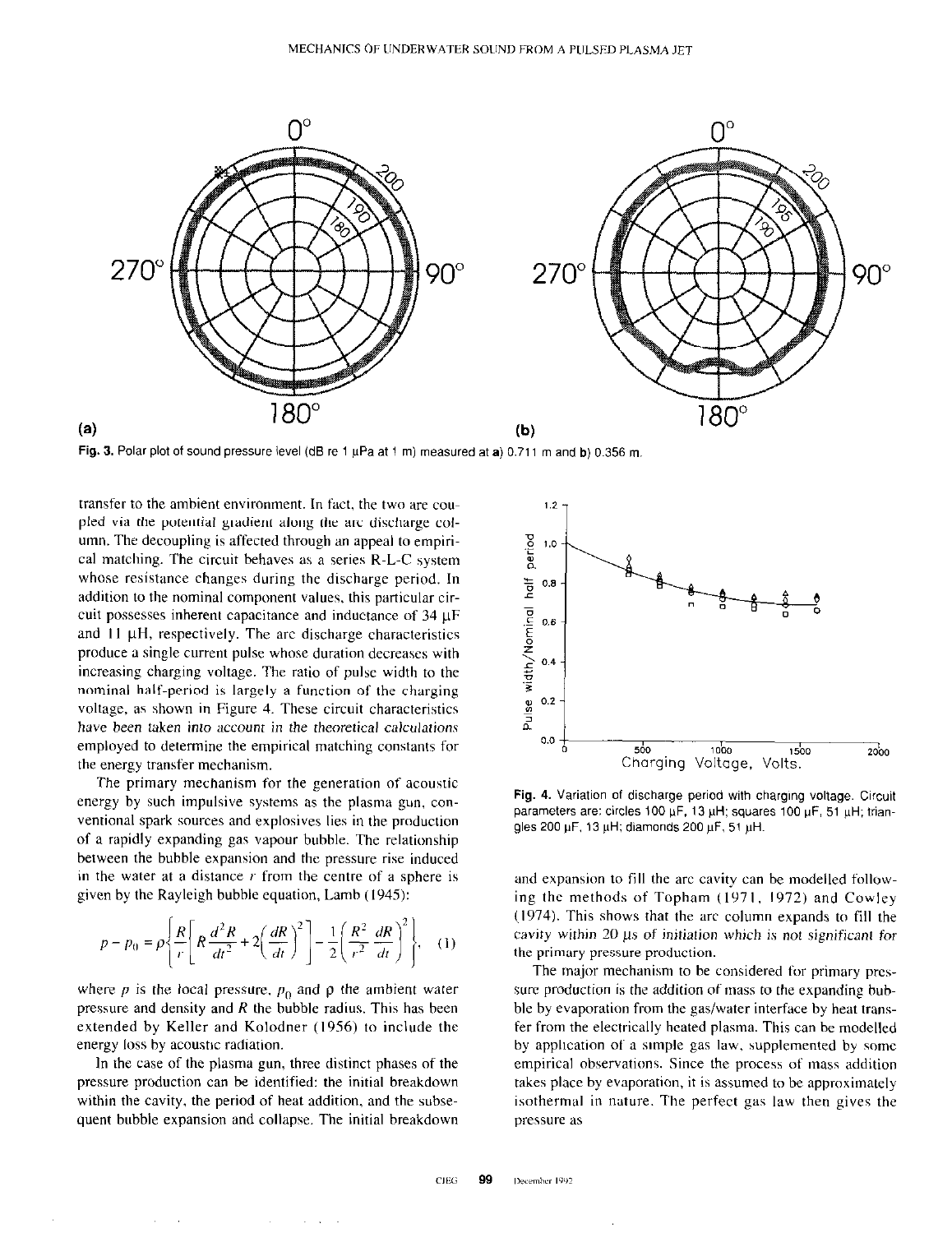$$
p(t) \propto \frac{m(t)}{V(t)},\tag{2}
$$

where  $m(t)$  is the instantaneous mass of gas within a bubble of volume  $V(t)$  at a constant temperature.

A preliminary assessment of the performance of the plasma gun suggested that a fixed proportion of the stored energy was ultimately transferred into evaporated mass, based on the observation that the bubble period (peak-topeak) was proportional to the cube root of the stored energy. as reported by Cole (1948) for small explosive charges. This result is extended by assuming that a fixed proportion of the instantaneous power dissipation is applied as evaporation. The mass production can then be written as

$$
m(t) = \frac{\alpha}{L} \int_{0}^{L} I V_e \, dt,\tag{3}
$$

where  $\alpha$  is the efficiency of transfer, L the latent heat, I the instantaneous current and  $V_a$  the arc voltage. Taking a sinusoidal current waveform  $I = I_0$  sin  $\omega t$ , and scaling the arc voltage by a representative value, for example. the peak value  $\Delta V$ , the power integral can be written as

$$
\int_{0}^{t} I V_e dt = \frac{I_0 \Delta V}{\omega} \int_{0}^{\omega} \sin \omega t \left( \frac{V_e}{\Delta V} \right) d\omega t.
$$
 (4)

Assuming that the arc voltage waveforms are geometrically similar,  $V_c / \Delta V = f(\omega t)$ , the power dissipated during a half period,  $\Delta t$ . can be written as

$$
\int_{0}^{t} I V_{e} dt = \frac{I_{0} \Delta V \Delta t}{\pi} \int_{0}^{\omega t} \sin \omega t f(\omega t) d\omega t, \omega t \le \pi.
$$
 (5)

In practice, the arc voltage waveform is highly variable from shot to shot and, in this circumstance, the adoption of an overall scaling similarity is the best that can be achieved. Measurements from actual waveforms give a linear relationship between  $I_0\Delta V\Delta t$  and the stored energy. The choice of the function  $f(\omega t)$  partly determines the distribution of the dissipation over the cycle, so a number of simple analytical functions were tried and the resulting pressure waveforms compared with the experimental measurements. Of these, a simple sinusoidal function gave the best match to the measured pressure pulse, i.e.,  $f(\omega t) = \sin \omega t$ .

Adopting this function, equation (5) can be integrated as

$$
\int_{0}^{1} IV_c \, dt = \frac{I_0 \Delta V \Delta t}{2\pi} \left( \omega t - \frac{\sin 2\omega t}{2} \right), \omega t \le \pi.
$$

Taking the factor  $I_0\Delta V\Delta t$  to be proportional to the stored energy, the above result can be substituted into equation (3) to give the mass addition as

$$
m(t) = \frac{K}{L} \left( \frac{1}{2} C V_0^2 \right) \left( \omega t - \frac{\sin 2\omega t}{2} \right), \omega t \le \pi,
$$
 (6)

where the various constant factors have been absorbed into K, the overall constant of proportionality. The efficiency of the energy transfer  $\alpha$  has been taken as constant.

The remaining quantity to be determined is the volume dependence  $V(t)$ , and in principle this, together with the resulting pressure dependence. can be obtained from the solution of the Rayleigh bubble equation (I) with the mass input (6) as the forcing function. In practice, the solution is sensitive to the choice of an initial radius and requires careful "tuning" to achieve acceptable results. Here, a more robust approach based on empirical observations of the bubble radius with time over the discharge period is adopted. Measurements by Smith (1990), Arsentev (1965) and Stewart and Baird (1980) for the plasma gun, sparkers and small explosives show that the resulting bubble expands at nearly constant velocity during the discharge period and can be represented by the linear relationship,

$$
R(t) = R_0 + vt \tag{7}
$$

where  $\bf{v}$  is the rate of expansion.

The Rayleigh equation (1) can be adopted to derive the expected functional dependence of the velocity  $y$  on the parameters of the discharge. At the surface of the bubble,  $r =$ R and equation (I) reduces ro

$$
\frac{p(t) - p_0}{\rho} = \frac{R d^2 R}{dt^2} + \frac{3}{2} \left(\frac{dR}{dt}\right)^2.
$$
 (8)

The assumption of isothermal evaporation gives

$$
\frac{p(t)}{p_0} = \frac{m(t)}{m_0} \left(\frac{R_0}{R}\right)^3,
$$

where the subscript zero denotes an initial condition.

Combining this with the mass production equation (6) and substituting into (8) yields the scaled equation,

$$
\omega t - \frac{\sin 2\omega t}{2} = S^4 \frac{d^2 S}{d(\omega t)^2} + \frac{3}{2} S^3 \left(\frac{dS}{d(\omega t)}\right)^2 + \frac{\rho_0}{\omega^2 \rho B^2} S^3
$$
 (9)  
where  $S = \frac{R}{B}$  and  $B = \left[\frac{KR_0^3}{\rho L m_0}, \left(\frac{\frac{1}{2}CV_0^2}{\omega^2}\right)\right]^5$ .

For most of the period of interest the term  $\sqrt{\omega^2 \Omega^2}$   $S^3$  is small, and  $S$  is a strong function of the scaled time only. Figure 5 shows the measurements of bubble radius growth of Smith (1990) in scaled form and it can be seen that they can be represented as having a common slope. This can be trans. formed to give the bubble expansion velocity as

$$
\frac{dR}{dt} = v = 480 \left[ \frac{1}{2} \frac{CV_0^2}{\Delta t^3} \right]^{\frac{1}{5}} \text{ m / s},
$$
 (10)

where the stored energy is in Joules and the half period  $\Delta t$  in microseconds.

The initial radius  $R_0$  defined by equation (7) represents the effect of the early stages of the discharge and is not directly related to a physical dimension. Measurements with different diameter cavities and different initial bubble sizes

 $\sim$ 

 $\sim$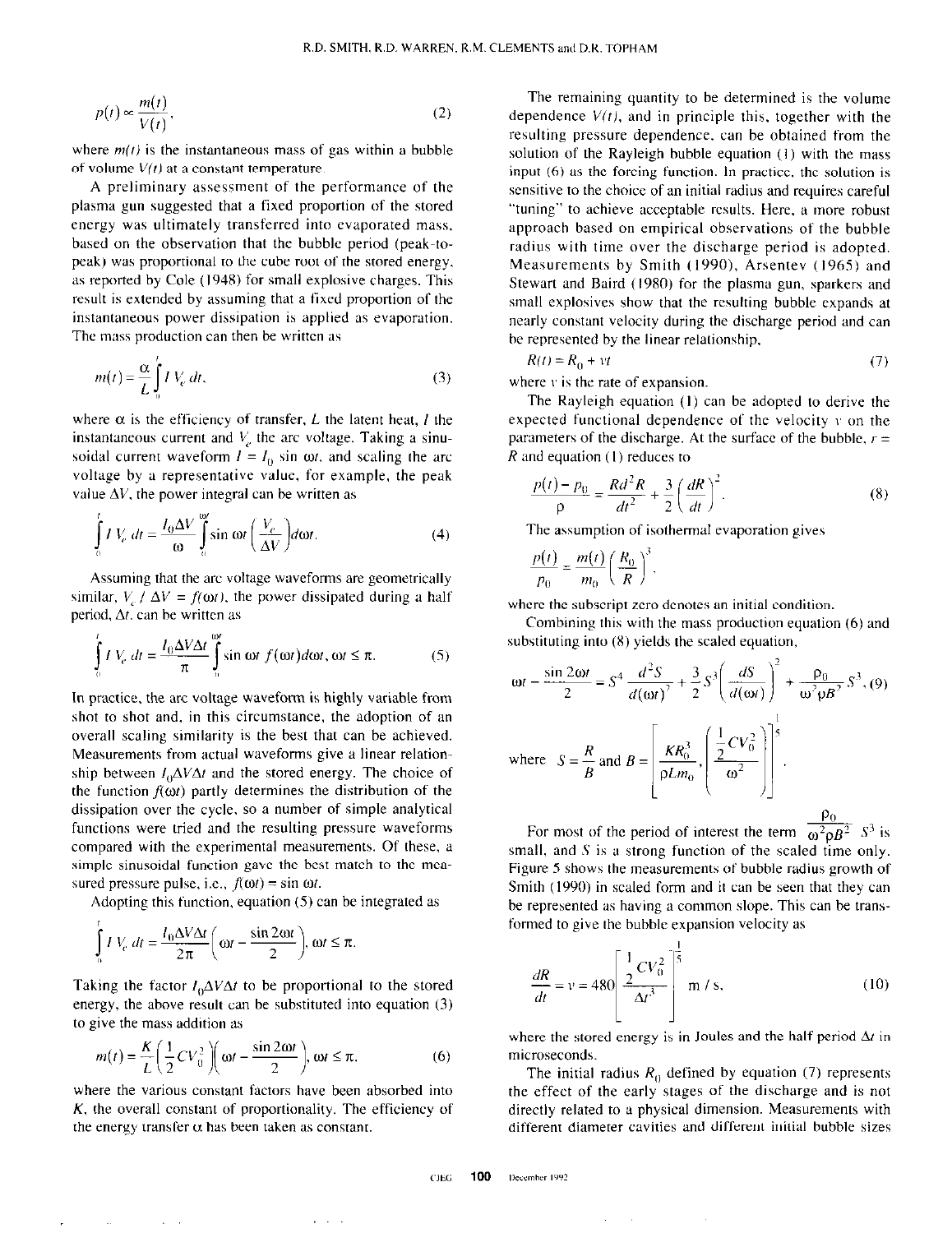showed that the peak pressure produced was independent of these factors. The quantity defined by equation (7) on the other hand plays an essential role in determining the peak pressure.

Although the intercepts  $R_0$  determined from the limited set of radius versus time measurement did not display a discernable trend, it was found that the assumption of a fixed value for the intercept in the scaled coordinate system of equation (9) resulted in the most satisfactory fit to the pressure data. The resulting scaling is as follows:

$$
\frac{R_0}{(R_0)_{\text{REF}}} = \left[ \frac{\frac{1}{2}CV_0^2 \Delta t^2}{\left(\frac{1}{2}CV_0^2 \Delta t^2\right)_{\text{REF}}} \right]^5,
$$
\n(11)

where the reference values have been chosen to match the experimental results for the case of  $100 \mu$ F, 13  $\mu$ H with 8 J of stored energy. The resulting reference values for  $R_0$  and  $\Delta t$ are 1.0 mm and  $154 \mu s$ , respectively.

Equations (2) and (6) can be combined to give the time variation of the pressure as

$$
p(\omega t) = K_0 \frac{\frac{1}{2}CV_0^2}{R_0^3} \frac{\left(\omega t - \frac{\sin 2\omega t}{2}\right)}{\left(1 + \frac{v}{R_0 \omega} \omega t\right)^3} + \frac{p_0}{\left(1 + \frac{v}{R_0 \omega} \omega t\right)^3},\qquad(12)
$$

where  $K_0$  is an overall constant and v is calculated from equations (10) and (11).  $K_0$  and  $(R_0)_{REF}$  are chosen to give an optimum tit to the experimental data.

Pressure measurements were made for a wide range of discharge conditions for a source depth of one metre with a hydrophone positioned approximately I2 cm from the plasma gun exit. To compare these with equation (12). allowance must be made for this offset. Applying (I) with  $d^2R/dt^2$  set to zero (a constant radial expansion velocity), as was assumed in the derivation of  $(12)$ , yields the reduction factor:

$$
\frac{p(r) - p_0}{p(R) - p_0} = \frac{2}{3} \left(\frac{R}{r}\right) \left[2 - \frac{1}{2} \left(\frac{R}{r}\right)^3\right].
$$
 (13)

Figure 6 compares the optimized fit of equation (12) for the peak pressure with the experimental values where each point represents the mean of four shots. The fits for the shorter discharge times are good, but at the lowest frequency the fit underestimates the pressure at low energy and overestimates at high energy, suggesting that the efficiency of energy transfer may decrease slightly with increasing energy.

The optimized fitting constants have the following values for an immersion depth of 1 m:  $K_0 = 3.2$ ,  $(R_0)_{REF} = 1.0$  mm,  $({}^{1}/2CV_{0}^{2})_{\text{PEE}} = 8$  J and  $(\Delta t)_{\text{REE}} = 154$  µs, and the cavity size is 3 mm diameter, 6 to 8 mm in depth.

The degree to which the theory reproduces the initial pressure pulse is illustrated in Figure 7. This shows the pressure variation relative to ambient pressure for four sets of operating conditions representing the extremes of the ranges investigated, i.e., 100  $\mu$ F, 13  $\mu$ H and 200  $\mu$ F, 51  $\mu$ H. The peak pressures vary by about  $\pm$  15 percent, equivalent to  $\pm$  2  $dB$  re 1  $\mu$ Pa at 206 dB.

As an additional check on the model of the initial pressure pulse, a series of measurements were made with the hydrophone positioned at different distances from the source whilst maintaining fixed discharge conditions  $(100 \mu F, 51)$  $\mu$ H at 600 V). Figure 8 compares the ratio of the peak pressure relative to that at a distance of 8 cm from the source for the optimized theory with the measured values. The reduction in peak pressure with the source-to-hydrophone separation distance is well-represented by the theory. The theory of the primary pressure pulse presented here has been optimised for the energy and frequency ranges of interest by the selection of appropriate matching constants. A similar modelling approach could be applied to spark driven systems in general. In particular. the scaling of the Rayleigh bubble equation



Fig. 5. Expansion of bubble radius with time in scaled coordinates.



Fig. 6. Comparison between predicted (solid curves) and measured primary pulse peak pressures, hydrophone distance 12 cm. Circuit parameters are: curve  $1$  - circles, 100  $\mu$ F, 13  $\mu$ H; curve 2 - squares, 100 μF, 51 μH; curve  $3$  - diamonds, 200 μF, 51 μH.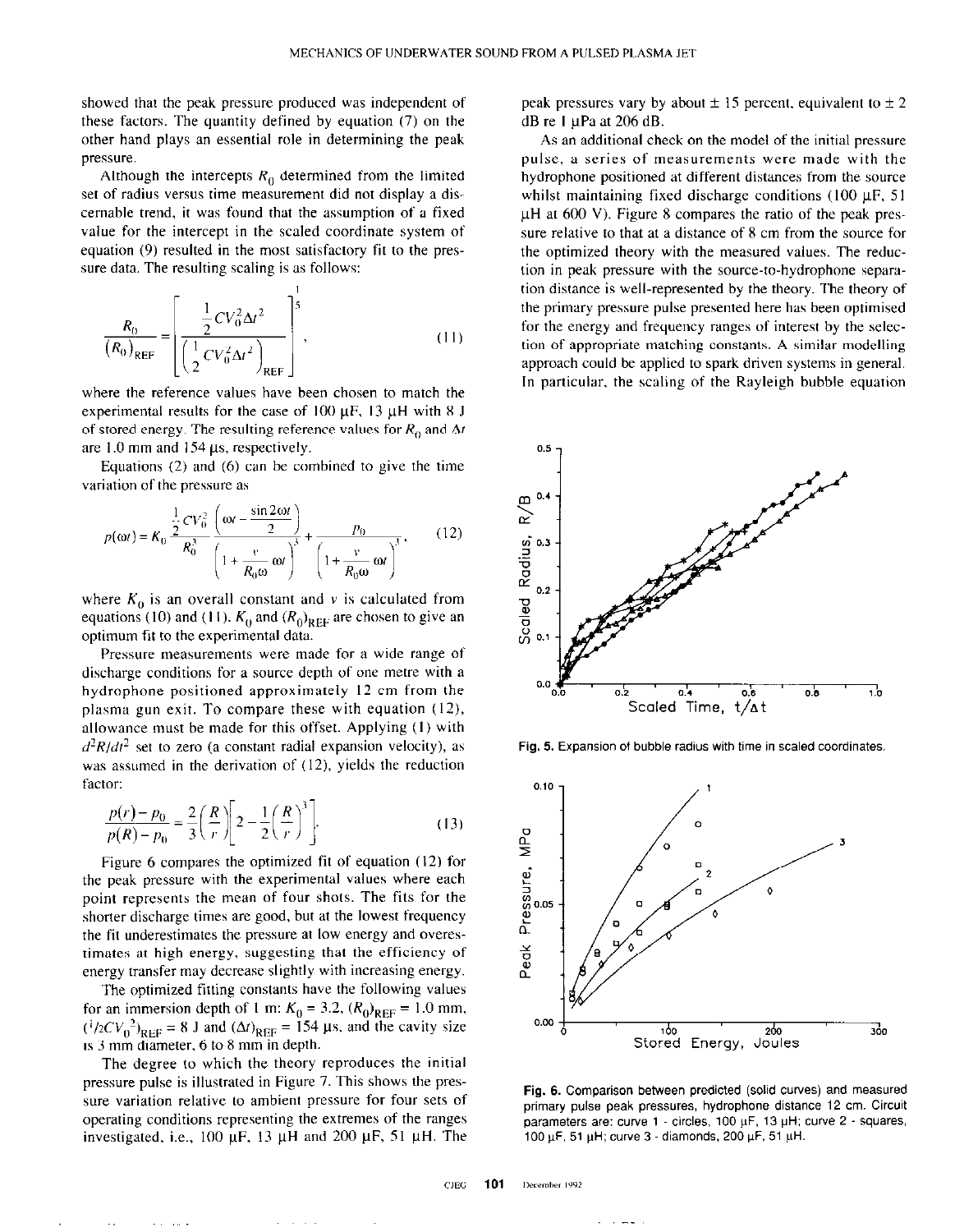

Fig. 7. Comparison between predicted, thick-dashed line and measured primary pressure waves (four repeat shots); thin lines, hydrophone distance 12 cm. Circuit parameters are: a) 100 μF, 13 μH, 600 V; b) 100 μF, 13 μH, 1600 V; c) 200 μF, 51 μH, 800 V; and d) 200 μF, 51 μH, 1400 V.

which plays a crucial role in the model could be adapted to other forms of bubble generation.

### THE OVERALL SOURCE CHARACTERISTICS

An inevitable consequence of pressure production from an expanding bubble is the generation of a second pressure pulse during the process of collapse and, in general, a train of pulses of decreasing amplitude results. As noted in the introduction, the plasma jet configuration limits the process to a single coherent collapse and the overall signature consists of a pair of pulses. This is clearly displayed in the record of the plasma jet signature obtained by McGee et al. (1992), although they mistakenly attribute the hubhle pulse to a surface ghost.

Attempts to model the bubble pulse with a solution of the differential equation (I) by assuming either an adiabatic or isothermal expansion process failed to produce the observed time delay between the generating pulse and the bubble pulse. Taking as initial conditions the output of the generating pulse model, equation  $(11)$ , the bubble pulse time is overestimated by approximately SO percent, and although the



Fig. 8. Peak pressure referenced to 8 cm separation vs. hydrophone distance; theory. thin line. experiment. circles.

dependence on stored energy alone is reproduced, its rate of increase is also overestimated.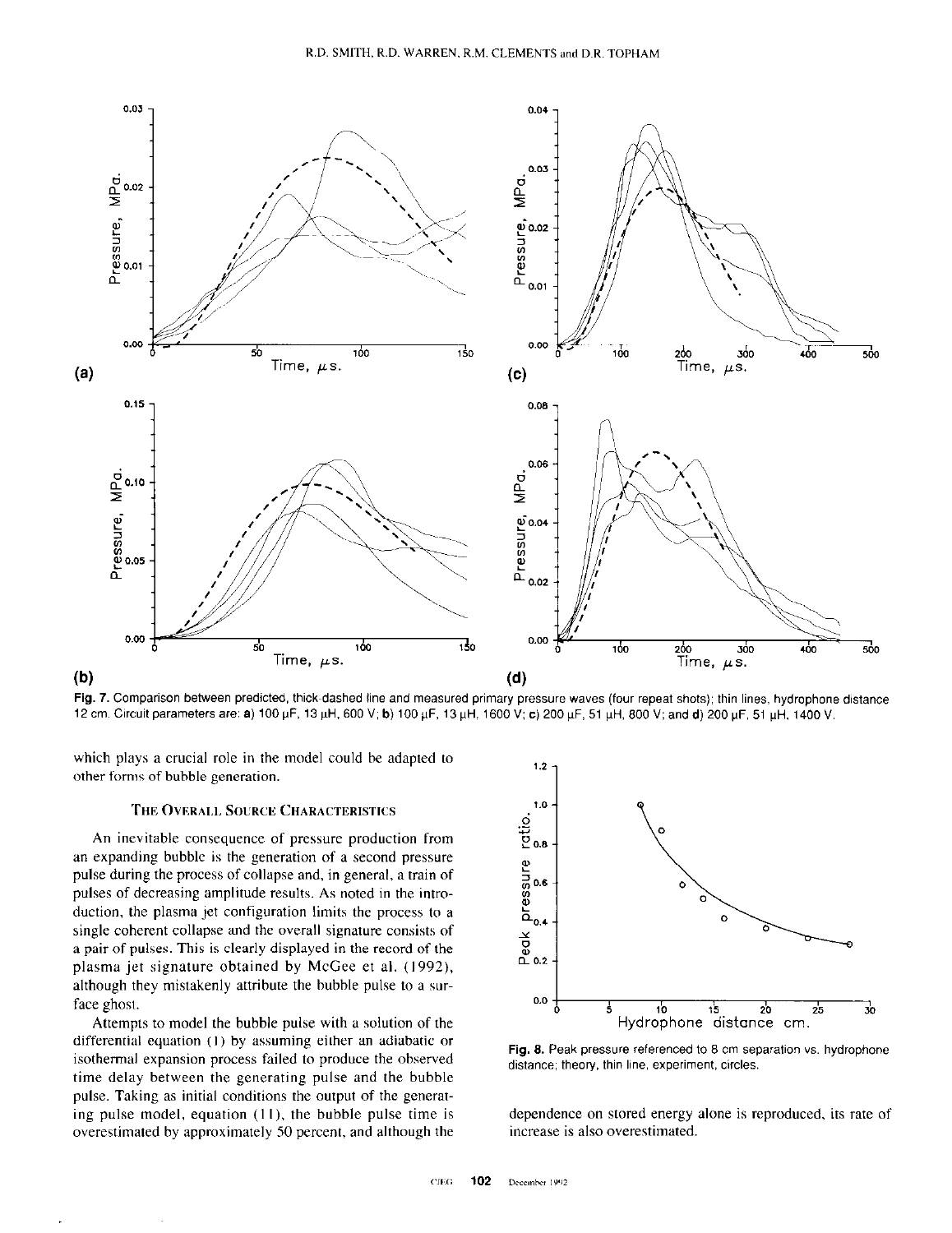The following semiempirical method based on measured bubble behaviour gave a close agreement with measured pressures. The video images (see Figure 2) of the expanding bubbles were measured to determine their radius versus time. A polynomial fit (a quartic) over the time up to the bubble collapse was obtained and the velocity and acceleration determined from the fitted curve.

Figure 9 shows the normalized model pressure calculated from the measured bubble diameter, together with the solution of equation (I), and an experimental normalized pressure trace (both calculated at I m) obtained with the same electrical parameters. The bubble period (the time between the two positive pressure peaks) for the experimental measurement was actually 4.2 ms. This was corrected to 4.7 ms because the pressure where the images were taken was at a depth of only a few centimetres while the experimental measurement was made at a depth of 1.2 m. This was done following the work of Arons et al. (1948). Peak pressure predieted by the model was approximately 8.6 kPa while the measured pressure was I2 kPa. This difference is believed to be caused by the nature of the quartic fit to the bubble radius data. Velocity at  $t = 0$  for the polynomial function was 34 m/s (with strong deceleration), whereas the streak data yielded a constant expansion velocity of 40 m/s. In addition, the vapour bubble is not spherical and does not possess exactly the same symmetry from experiment to experiment. The rapid decrease in pressure following the first maximum of the experimental pressure is not present on the model pressure signature derived in this way. It is. however, reproduced in the more detailed model of equation (12). The experimental pressure trace is in fact the mean of several shots in order to compare with the independent imaging shot. The bubble pulse is broadened in the averaging process. With all these limitations, the oscillating spherical bubble model still gives a reasonable representation of the pressure production mechanism of the expanding and contracting vapour bubble.

Figure IO shows the variation of pulse separation with stored energy for the ranges tested. Each point again reprcsents the mean of four shots and they are well-represented by a power law of the form

$$
t_b = 1.31 \left(\frac{1}{2}CV_0^2\right)^{0.24}
$$
 (14)

This differs from the one-third power law dependence on energy input of the idealised theory which is found experimentally for explosives, Arons et al. (1948). and confirms the slight decrease in energy transfer efficiency with increasing stored energy. Equation  $(11)$  can be used to calculate the generating pulse characteristics for various circuit conditions, and Figures 11 and 12 show the variation of peak pressure and the time to attain peak pressure as a function of stored energy for the range of test conditions covered.

A judicious choice of circuit parameters combined with appropriate filtering of the returned echoes allows the user some control over the effective source signature. The width of the generating pulse is dependent on both the stored energy and the circuit discharge frequency, while the bubble



Fig. 9. Comparison of normalized model and experimental results. Dashed curve is experimental, solid curve is semiemperical. and chain dotted curve equation (I).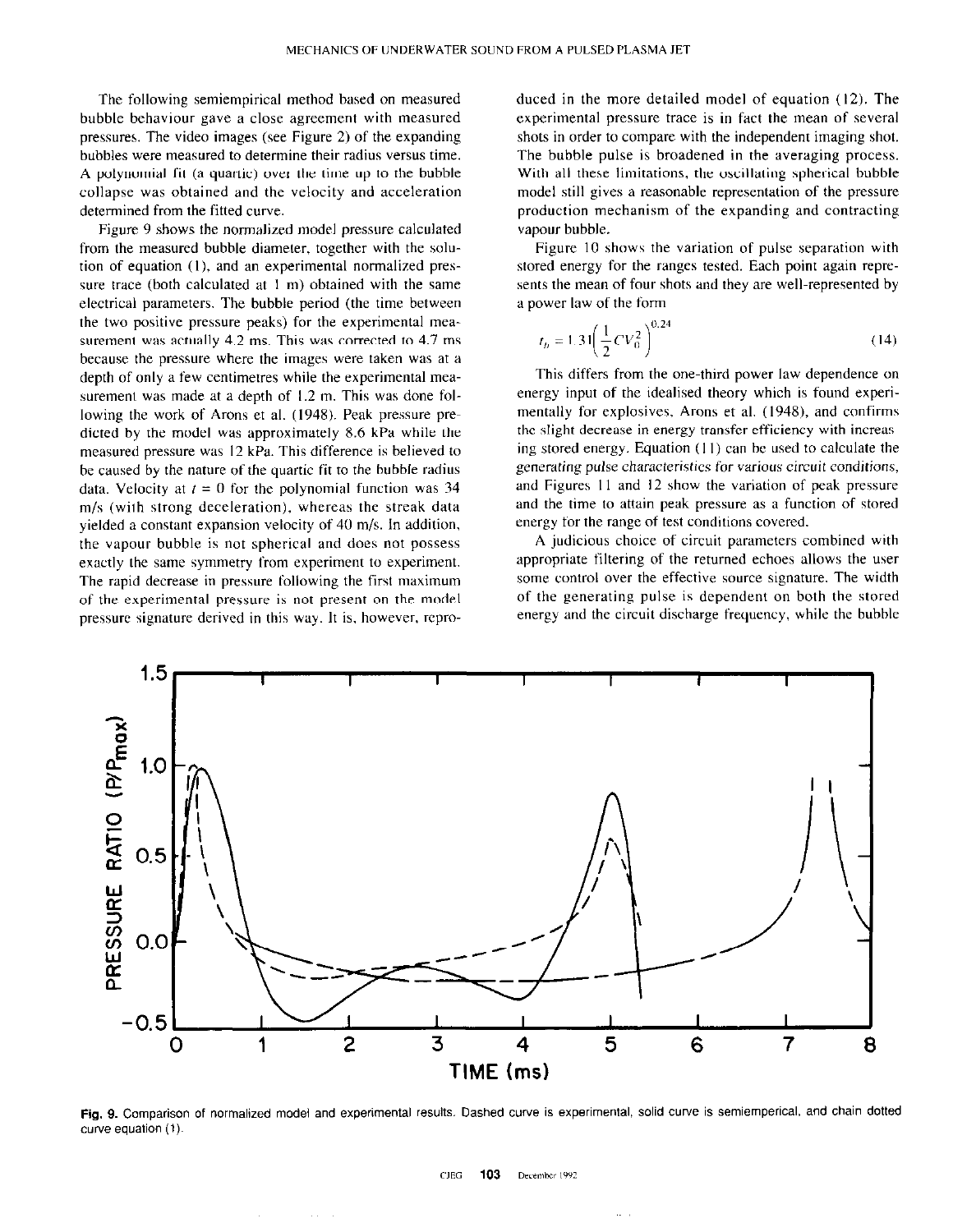collapse pulse appears to be of a fixed width of 100 to I50 us, for the most part irrespective of the circuit conditions. The exception is at the minimum charging voltage of 400 V when the bubble pulse is erratic in form. The separation between the pulses for a fixed immersion depth depends only upon the stored energy. Figure I3 shows examples of pressure signatures corresponding to the extremes of the frequency ranges tested. The lower frequency corresponds to the circuit reported on by McGee et al. (1992). The small scale oscillations between the pulses are the result of reflections within the test facility. They are absent in the record obtained by McGee at al. (1992) in an open environment. For the 100  $\mu$ F, 13  $\mu$ H circuit the primary and bubble pulses are approximately equal in amplitude, independent of stored energy.

The above discussions centered on results obtained at small immersion depths, but some potential applications



Fig. 10. Bubble period as a function of stored energy. Circuit param eters are: circles 100  $\mu$ F, 13  $\mu$ H; squares 100  $\mu$ F, 51  $\mu$ H; diamonds  $200 \mu F$ , 51  $\mu H$ .



Fig. 11. Peak primary pressure at source vs. stored energy and discharge time. Circuit parameters are: curve  $1 - 100 \mu F$ , 13  $\mu H$ ; curve 2  $-$  100  $\mu$ F, 51  $\mu$ H; curve 3 - 200  $\mu$ F, 51  $\mu$ H.

require operations at greater depths with a consequent modification of the source signature. Higher pressures can be expected to modify the electric arc characteristics and hence the energy transfer efficiency. In general. arcs confined in an evaporating environment are subject to local convective flows, and thus higher column voltage gradients and temperatures are to be anticipated at higher pressures, Jones and Fang (1980). For a given energy input, the bubble pulse period is expected to vary as  $Z_0$ <sup>-5/6</sup>, where  $Z_0$  is the absolute hydrostatice pressure, while the magnitude of the bubble collapse pressure peak is unchanged, Arons et al. (194X).

As the width of the generating pulse is extended by lowering the discharge frequency, the emphasis can be placed on either pulse by the use of high- or low-pass filters. This is illustrated in Figure I4 which compares the result of applying 33.element long Lanczos cosine digital filters to the 200  $\mu$ F, 13  $\mu$ H record of Figure 13. The high-pass filter with 5 kHz cutoff very effectively eliminates the lower frequency generating pulse. At the highest discharge frequency tested, the pulses have similar widths and must be treated as a pair of pulses whose separation can be controlled by the stored energy of the systems. Filtering can then be used to further isolate the common frequency content of the pulses.

The pressure wave transmitted to the underlying structure of interest depends not only upon the source signature but on its convolution with reflections from nearby surfaces. In fact, the tuning of the probing signal by adjustment of the source to free-surface distance is a standard operational practice. The effect of the source-to-surface retlections can be approximately simulated by adding a sign-reversed and attenuated copy of the source signature, delayed by an appropriate reflection time. Due allowance must of course be made for the modification of the signal amplitudes with distance. Examination of equation (1) suggests that the term  $(R^2/r^2 \cdot )$  $dR/dt$ <sup>2</sup> on the R.H.S. rapidly becomes negligible with increasing distance from the source and the whole pressure pulse then scales uniformly with distance.



Fig. 12. Rise time of primary pressure pulse vs. stored energy and discharge time. Circuit parameters are: curve  $1 - 100 \mu F$ , 13  $\mu H$ ; curve 2 - 100 µF, 51 µH; curve 3 - 200 µF, 51 µH.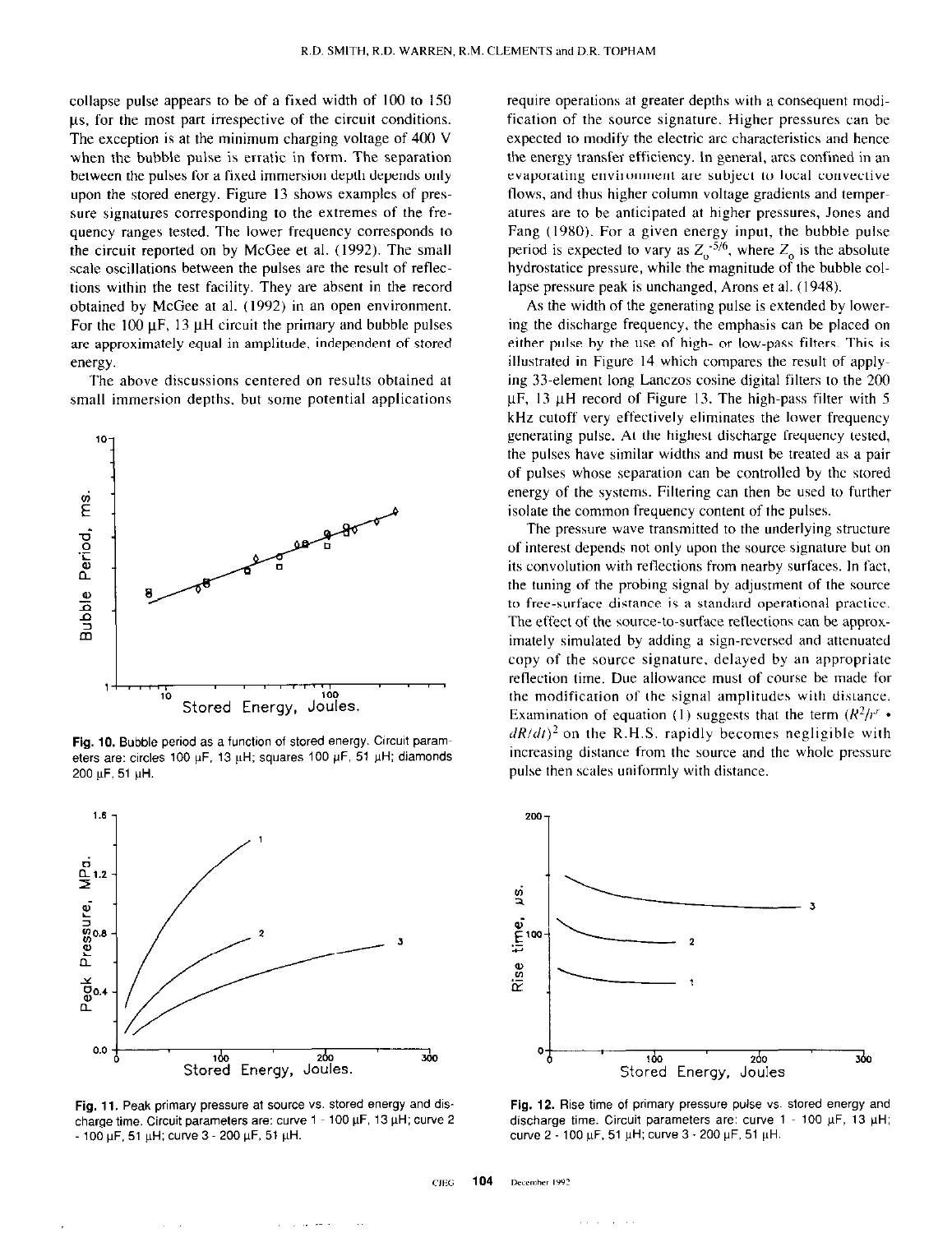

Fig. 13. Complete pressure trace for circuit parameters of 100  $\mu$ F, 13  $\mu$ H, 1600 V (upper trace) and 200  $\mu$ F, 51  $\mu$ H, 1400 V (lower trace). Note the zero for the upper trace is shifted upward by 0.15 MPa.

#### **PRACTICAL IMPLICATIONS**

Although the purpose of this paper is to explore the pressure signature produced hy the pulsed plasma jet there is always the all-important practical aspect of how this trans. lates into real-life seismic profiling. This is discussed at some length by Smith (1990) and briefly by Pitt et al. (1988). However, for completeness, Figure IS shows a simultaneous comparison between a pinger source and the plasma jet which was made on Patricia Bay (a bay on the southeast corner of Vancouver Island – the site of the Institute of Ocean Sciences). The pinger was a piezoelectric transducer system operating at 7 kHz and producing 4 "pings" a second, each ping lasting 0.5 ms; input power was 1000 W. The pinger used its own transducer as a receiver while the plasma jet used a 19-element array of Geospace MP-17 hydrophones connected in parallel (active length 6.1 m, bandpass 800 Hz to 20 kHz). The plasma jet stored energy was 150 J and was fired once every two seconds. A comparison of the measured pressure waveform and its Fourier transform for the two sources is shown in Figure 16.

The characteristics of the profiles are quite different. Over these hard bottoms, resolution by the 7 kHz pinger of the upper subbottom is better than the plasma gun hut the penefration seen in the plasma gun profile is lacking. Sedimentary layers imaged by the plasma gun under the hilly structure between horizontal positions 0 and I2 are not seen on the

 $\mathbf{r} = \mathbf{r}$  .

 $\alpha$  and  $\alpha$  and  $\alpha$ 

pinger profile. Layering seen on the pinger record near horizontal position 18, between the sea floor and the hilly strucrue, is not imaged well by the plasma gun, although it should be recognized that the receiving systems are quite different in each case. With the frequency and electrical energy differences between the two devices being quite substantial (pinger  $\approx$  500 J per ping, plasma gun  $\approx$  150 J per shot), the lesser penetration expected from the higher dominant frequency pinger is somewhat compensated for hy the larger energy.

There are other practical ramifications which. although they have not been explored in detail by the authors, are worthy of brief consideration. Because the plasma jet is an electrical discharge its firing time is very precise. Thus. arrays of plasma guns, both in-phase and out-of-phase, could be used to increase the acoustic power for increased bottom penetration or to focus the overall acoustic beam, even though each element of the beam array is isotropic. The plasma gun is quite small: one version is housed in a tuhc IO cm in diameter and about 100 cm long (total mass, I4 kg). Thus, its use in restricted areas which are too confined for the use of conventional sources such as boomers is a distinct possibility. for example, tracing buried pipelines across rivers. In fact, it could he lowered down water-filled boreholes and used in conventional land-based seismology and for tomographic imaging of reservoir processes, an application requiring operation at high-ambient pressures.

وراسي والانا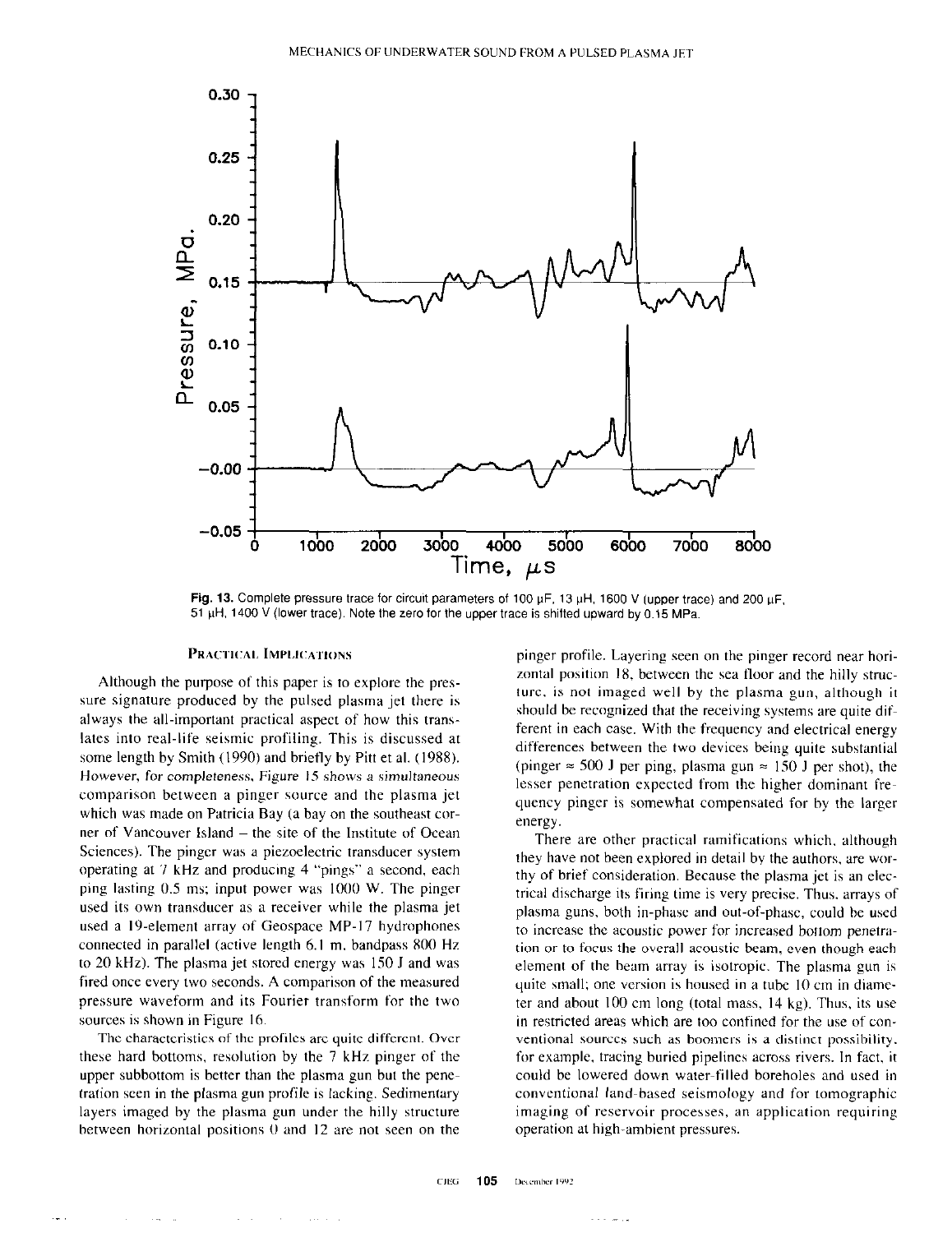

Fig. 14. High- and low-pass filtered versions for 200  $\mu$ F, 51  $\mu$ H, 1400 V with cutoff frequencies of 5 kHz (upper trace) and upper cutoff frequency Of 830 Hz (lower trace). Note the zero for the upper trace is Shifted upward by 0.15 MPa.

Reasonable agreement between the theoretical model and Cole, R.H., 1948. Underwater explosions: Princeton Univ. Press. experiment indicates that the pressure-producing mechanism of the underwater discharge of the plasma jet is the rapidly expanding vapour bubble, in many ways similar to a small underwater explosion. Control of the duration of the primary pressure pulse. the time the pressure is above ambient from the initial discharge, can be controlled by the electrical circuit parameters (capacitance and inductance). The maximum pressure values depends on the square of the peak discharge current; this, too, is controlled by the circuit parameters and additionally by the applied voltage. For a fixed-source depth, the bubble period depends only on the total stored electrical energy. The statistical variation in the peak pressure is equivalent to  $\pm 2$  dB re 1 µPa at 206 db.

## **REFERENCES**

Arons, A.B., Slifko, J.P. and Carter, A., 1948, Secondary pressure pulses due to gas globe oscillation in underwater explosions: I. Selection of adiabatic parameters in the theory of oscillation: J. Acoust. Soc. Am. 20, 271-276.

 $\alpha$  ,  $\alpha$ 

CONCLUSIONS **CONCLUSTONS** Arsentev, V.V., 1965, On the theory of pulse discharge in a liquid: J. Appl. Mech. and Tech. Phys. 5.34-37.

- Cowley, M.D., 1974, Integral methods of analysing electric arc: I. Formulation: J. Phys. D: Appl. Phys. 7, 2218-2232.
- Jones, G.R. and Fang, M.T.C., 1980, Physics of high-pressure areas: Reports on Progress in Physics 43, 1415-1465.
- Keller, J.B. and Kolodner, I.I., 1956, Damping of underwater bubble oscillations: J. Appl. Phys. 27, 1152-1161.
- Lamb. H., 1945. Hydrodynamics: Dover Publ. Inc.
- McGee, T., Davis, A., Anderson, H. and Verbeek, N., 1992, High-resolution marine seismic source signatures: Presented at the European Conference on Underwater Acoustics, Luxembourg.
- Pitt, P.L., Smith. R.D., Sheffler. G.C. Warren, R.D., Clements, R.M. and Hamilton, T.S., 1988, A pulsed plasma jet acoustic source for profiling the ocean floor: Geophys. Prosp. 36, 523-536.
- Smith, R.D.. 1990, An investigation of the plasma jet as an underwater acoustic source: Ph.D. thesis. Univ. of Victoria
- , Pitt, P.L., Ridley, J.D., Sheffler, G.C. and Clements, R.M., 1987, Underwater sound from a pulsed plasma jet: Acoust. Lett. 10, 161-165.
- Stewart, D.B. and Baird, J.P., 1980, Laser interferometer probe for underwater pulse from electric arc: Acoust. Lett. 4, 58-64.
- Topham, D.R., 1971. The electric arc in constant pressure axial gas flow: J. Phys. D: Appl. Phys. 4. 1114-1125.
- . 1972. The characteristics of axial flow electric arcs subject to pressure gradients: J. Phys. D: Appl. Phys. 5.533-541.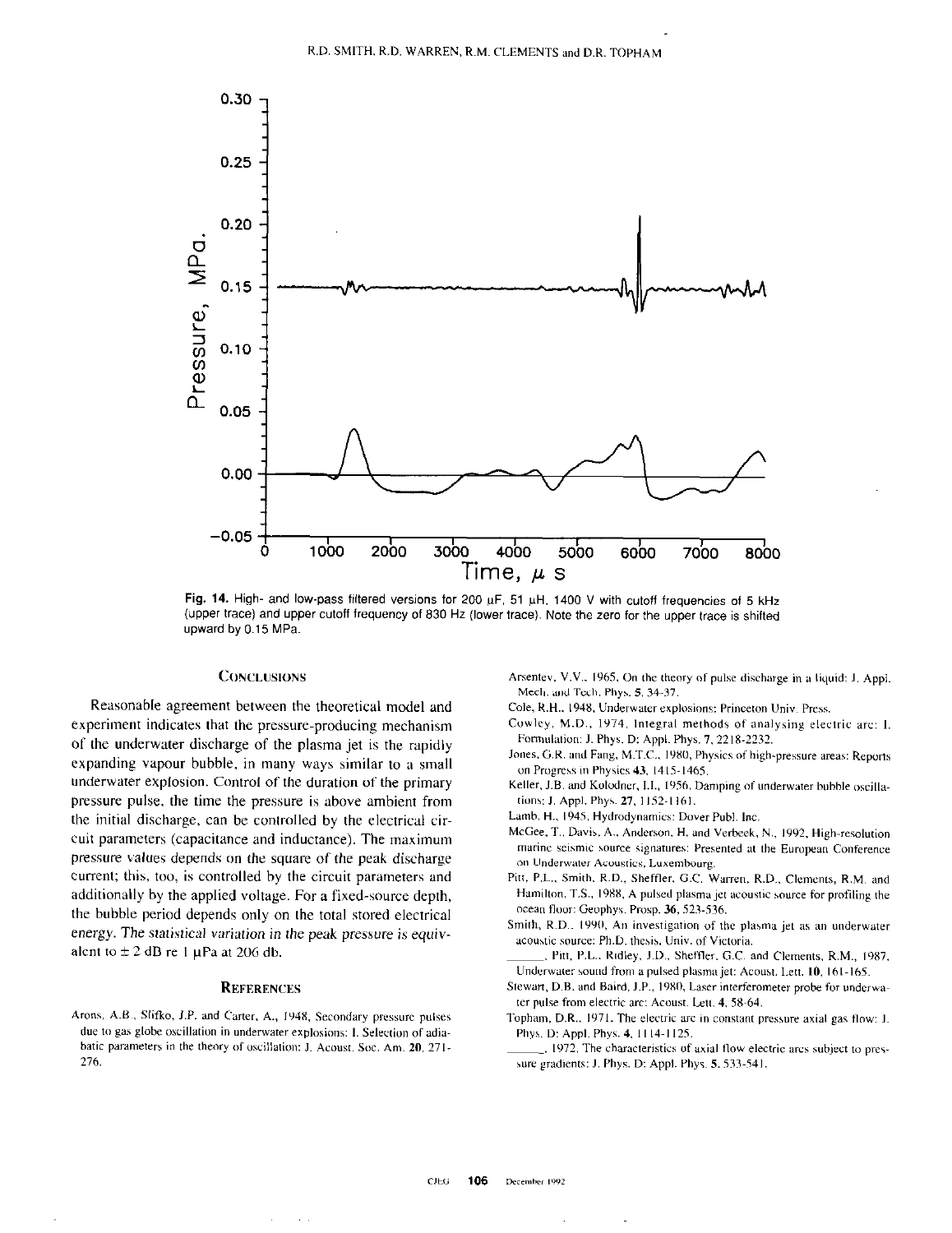



 $\sim$ 

 $\sim$   $\sim$   $\sim$